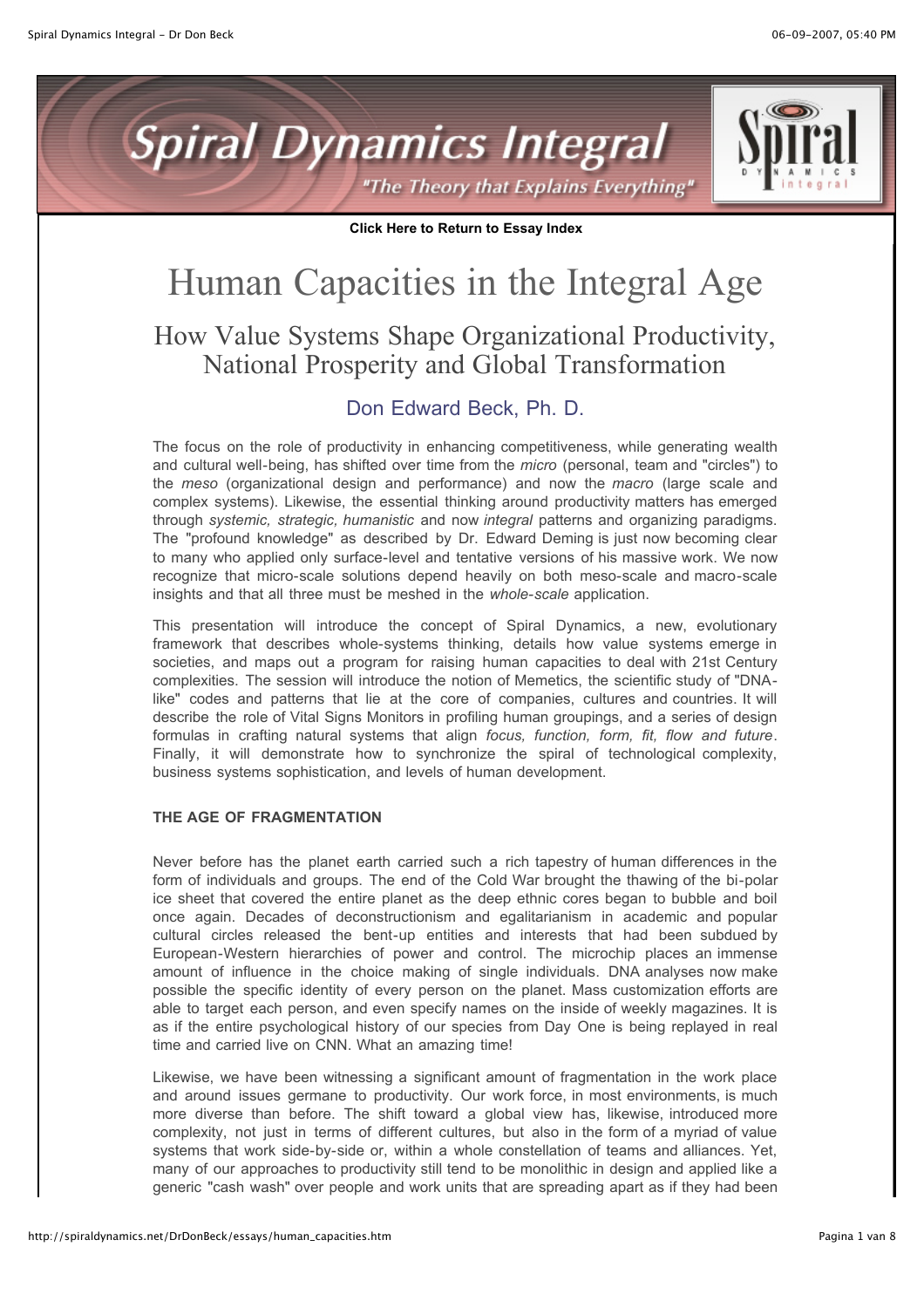purloined into space a Big Bang

#### **SIX BLIND MEN AND THE ELEPHANT**

Most people know the story of the "Six Blind Men and the Elephant." One discovered the tail, another the trunk, while the others felt the leg, side, tusk, and ear. Each was totally convinced he had discovered the "truth" based on the direct experience. Of course, each observer was "right" about the elephant, but only about a part; none was able to sense the whole. This can also be said about the various political, economic, religious, educational, child-rearing, and technological theories of our own day. This also includes the various listings of worldviews or *Weltanschauungen*, or the numerous psychological packages, leadership initiatives, or managerial mandates that continue to be popular, or have been discarded in societal dust bins. The various and often heated debates heard at the United Nations, or in national assembles, senates, and parliaments, will, likewise, reflect these different views of "the elephant." Rather than continue to pit the vast array of differences against one another in an adversarial manner, or suffer the consequences when the conflicts surface in the form of belligerence or warfare, might it not be useful to find a way to construct a synthesis that can explain why each emerged, where it is useful, and how it can contribute to the total Global Mesh?

| Which of these views of the elephant-world best describe you? |                                                               |  |
|---------------------------------------------------------------|---------------------------------------------------------------|--|
| The World is.*                                                |                                                               |  |
| beige                                                         | a natural milieu where humans rely on instincts to stay alive |  |
| purple                                                        | a magical place alive with spirit beings and mystical signs   |  |
| red                                                           | a jungle where the strongest and most cunning survive         |  |
| blue                                                          | an ordered existence under the control of the ultimate truth  |  |
| orange                                                        | a market place full of possibilities and opportunities        |  |
| green                                                         | a human habitat in which we share life's experiences          |  |
| yellow                                                        | a chaotic organism forged by differences and change           |  |
| turquoise                                                     | an elegantly balanced system of interlocking-forces           |  |

\*Question from The Values Test, NVC

This search for the cohesive elements that can hold so many fragmented parts together in a new, 21st Century alignment, and create the methodology and mechanisms for the continuation and enhancement of all human life on the planet as well as in corporate and work environments, will require an understanding of three essential components:

- 1. **The Evolution of Value Systems.** We will introduce here a new framework called Spiral Dynamics, a bio-psycho- social-spiritual conceptual system that describes how and when worldviews emerge, and how they form themselves into spirals of complexity. Each newly awakened Value System crafts its own unique work attitudes, organizational designs and specific perspectives on issues around productivity improvement
- 2. **Historical Approaches to Productivity.** Because Life Conditions change, new innovations are introduced into the workplace, and people themselves emerge into different priority "bottom-lines," we must rethink the whole matter of productivity itself, and what it will take to generate the high levels of behavior necessary to maintain the quality of our lives. We will track the shifts in thinking about productivity through a series of Value Systems, with an additional recognition that our own efforts have emerged through micro, meso, and now macro applications.
- 3. **Productivity in the Integral Age.** If, indeed, we are dealing with new levels of complexity and fragmentation, how should we conceptualize the role of productivity in enriching and enhancing the work place, or in educational systems, or in cultural and social domains, so that we meet the challenges that confront us in this newly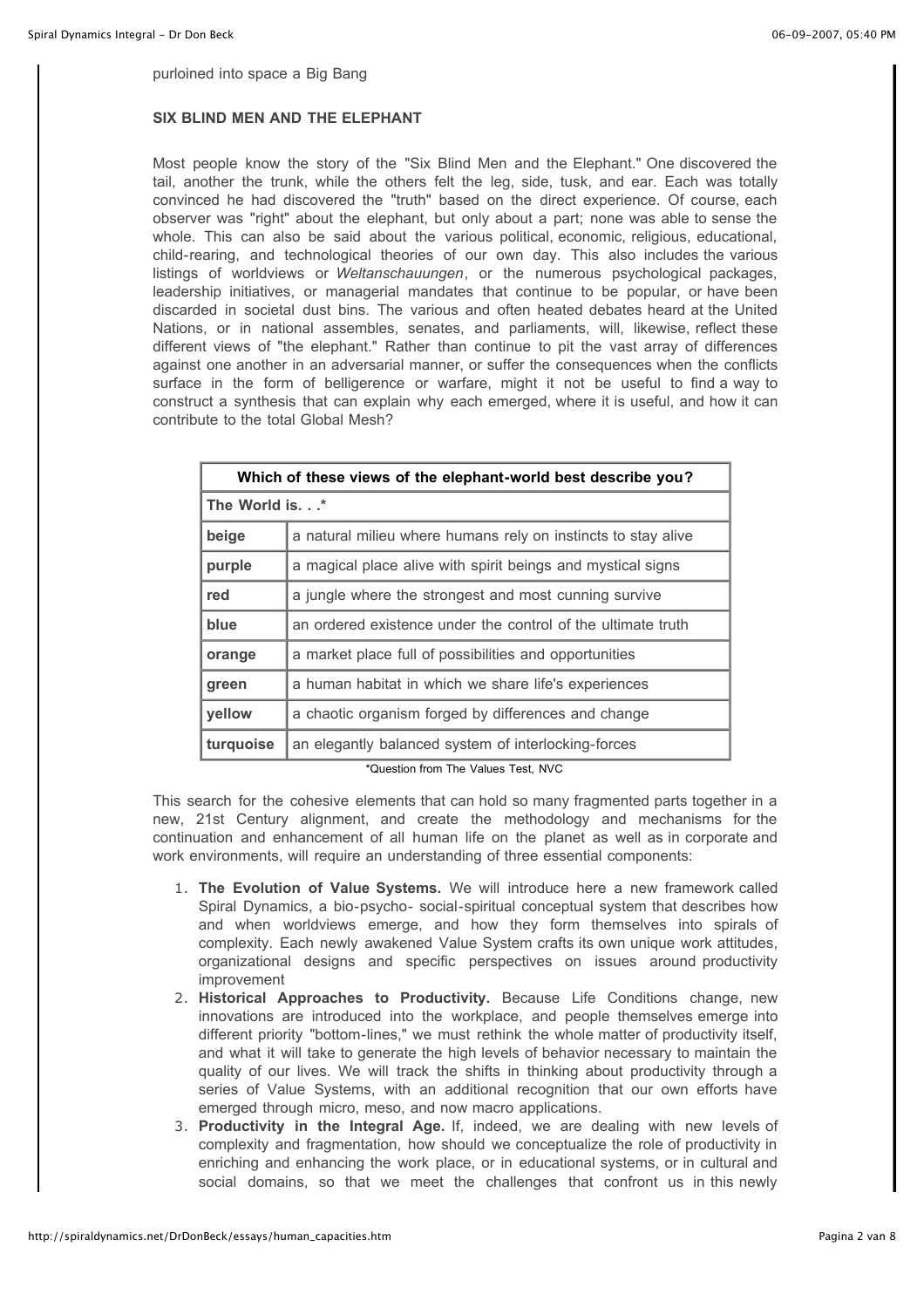emerging Integral Age?

#### **THE EVOLUTION OF VALUE SYSTEMS: SPIRAL DYNAMICS**

Spiral Dynamics is based on the seminal work of the late Professor Clare W. Graves, Union College, New York. He described what he called "Levels of Psychological Existence" as an emerging pattern and priority of worldviews, value systems, and complex adaptive intelligences that arise in response to Life Conditions. Thus, human nature is not finite. We are not frozen into types or traits. Cultures are not static entities, forever trapped in Flatland. As Graves explained it:

Briefly, what I am proposing is that the psychology of the mature human being is an unfolding, emergent, oscillating, spiraling process marked by progressive subordination of older, lower- order behavior systems to newer, higher-order systems as man's existential problems change.

The human Spiral, then, consists of a coiled string of worldviews, each the product of its times and conditions. Yet, when a new worldview emerges, the older systems do not disappear. Rather, they remain subsumed in the total flow and not only add texture to the more complex ways of living, but remain "on call" in case the problems that awakened them to service reappear. So, there are systems within us, miniature worldviews each of which is calibrated for different problems of existence. Each new worldview is born out of chaos, in a nonlinear fashion, so there is no straight arrow of time back into history. Each worldview is a platform with its own unique paradigm and instructional codes for organizing society. Like a DNA script, the unique adaptive themes at each level will express themselves in terms of life-styles, economic, political, religious, and educational systems, and views of sex, marriage, working, the environment, and sports.

In our recent work we have fused the Graves Technology with the fledging science of memetics, noting that each of the worldviews is in fact a "valuesMEME", a coding mechanism that inculcates every aspect of society. Graves work identified eight distinct worldviews or **vMEMES**, with the ninth on the horizon. Yet, all of the previously awakened systems still exist. These deep level tectonic-like psychological plates create surface level tensions as we ratchet through time.

| THE LIVING STRATA IN OUR PSYCHO-CULTURAL ARCHEOLOGY |               |                        |                 |                                                                         |
|-----------------------------------------------------|---------------|------------------------|-----------------|-------------------------------------------------------------------------|
| Level                                               | Color<br>Code | Popular<br><b>Name</b> | <b>Thinking</b> | <b>Cultural</b><br>manifestations and<br>personal displays              |
| Level 8                                             | Turquoise     | WholeView              | <b>Holistic</b> | collective<br>individualism; cosmic<br>spirituality; earth<br>changes   |
| Level 7                                             | yellow        | FlexFlow               | Ecological      | natural systems;<br>self-principle;<br>multiple realities;<br>knowledge |
| Level 6                                             | Green         | HumanBond              | Consensus       | egalitarian; feelings;<br>authentic; sharing;<br>caring; community      |
| Level 5                                             | Orange        | <b>StriveDrive</b>     | Strategic       | materialistic;<br>consumerism;<br>success; image;<br>status; growth     |
|                                                     |               |                        |                 | meaning; discipline;                                                    |

## **QUICK SUMMARY STATEMENT OF WORLDVIEW (vMEME) CODES**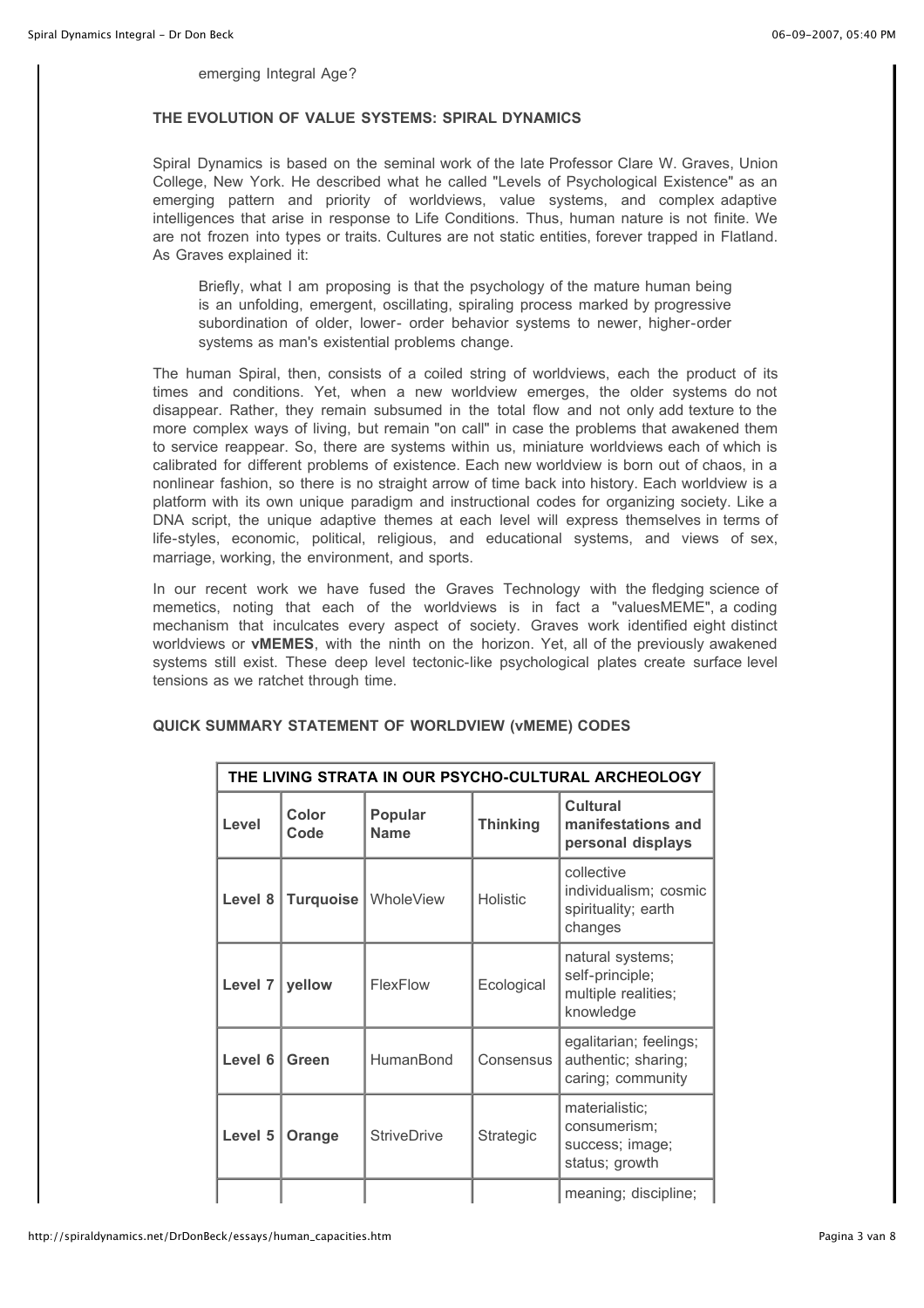| Level 4   Blue |               | <b>TruthForce</b>    | Authority     | traditions; morality;<br>rules; lives for later                           |
|----------------|---------------|----------------------|---------------|---------------------------------------------------------------------------|
| Level 3        | Red           | PowerGods            | Egocentric    | gratification; glitz;<br>conquest; action;<br>impulsive; lives for<br>now |
| Level 2        | <b>Purple</b> | KinSpirits           | Animistic     | rites; rituals; taboos;<br>super-stitions;<br>tribes; folk ways &<br>lore |
| Level 1        | <b>Beige</b>  | <b>SurvivalSense</b> | I Instinctive | food; water;<br>procreation; warmth;<br>protection; stays<br>alive        |

Here's the key idea. Different societies, cultures and subcultures, as well as entire nations are at different levels of psycho-cultural emergence, as displayed within these evolutionary levels of complexity. They have different centers of gravity. The previously awakened levels do not disappear. Rather, they stay active within the worldview stacks, thus impacting the nature and form of the more complex systems. Like the Russian dolls, there are systems within systems within systems. So, many of the same issues we confront on the West Bank (**Red** to **Blue**) can be found in South Central Los Angeles. One can experience the animistic (**Purple**) worldview on Bourbon Street as well as in Zaire. Matters brought before city council in Minneapolis (**Orange** to **Green** to **Yellow**) are not unlike the debates in front of governing bodies in the Netherlands. Countries and cultures are mosaics of multiple vMEME codes.

**Third World** societies are dealing, for the most part, with issues within the Level 1 through Level 3 zone, thus higher rates of violence and poverty. Staying alive, finding safety, and dealing with feudal age conditions matter most. **Second World** societies are characterized by authoritarian (Blue) one-party states, whether from the right or the left. Makes no difference. So called **First World** nations and groupings have achieved high levels of affluence, with lower birth rates, and more expansive use of technology. While centered in the strategic, free-market driven, and individual liberty focused perspective -- all traits of the Level 5 (Orange) worldview -- new vMEMETICS (Green, Yellow, and Turquoise) are emerging in the "post-modern" age. Yet, we have no language for anything beyond First World, believing that is the final state, the "end of history." Further, there is a serious question as to whether the billions of people who are now exiting Second and Third World life styles can anticipate the same level of affluence as they see on First World (Orange) television screens. Now that expectations have been raised by visiting "Paree," how do we expect to "keep them down on the farm?"

| Different worldviews or vMEMES fight wars<br>or engage in conflict but for different reasons. |                            |                                                                                      |  |  |
|-----------------------------------------------------------------------------------------------|----------------------------|--------------------------------------------------------------------------------------|--|--|
| <b>Color</b>                                                                                  | <b>Political</b><br>Form   | Deepest motivation and "bottom line"<br>justification for aggressive behavior        |  |  |
| <b>Beige</b>                                                                                  | Survival<br>Clans          | to keep a place in the survival niche, as in the<br>movie The Quest for Fire         |  |  |
| <b>Purple</b>                                                                                 | Ethnic<br>Tribes           | to protect the myths, ancestral traditions, rights<br>of kinship, and sacred places. |  |  |
| Red                                                                                           | Feudal<br><b>Empires</b>   | to dominate, gain the spoils, and earn the right<br>to rape, pillage, and plunder.   |  |  |
| <b>Blue</b>                                                                                   | Ancient<br><b>Nations</b>  | to protect borders, homelands, hearth, preserve<br>way of life, defend "holy" cause. |  |  |
| Orange                                                                                        | Corporate<br><b>States</b> | to advance economic spheres of influence, or<br>access to raw materials and markets. |  |  |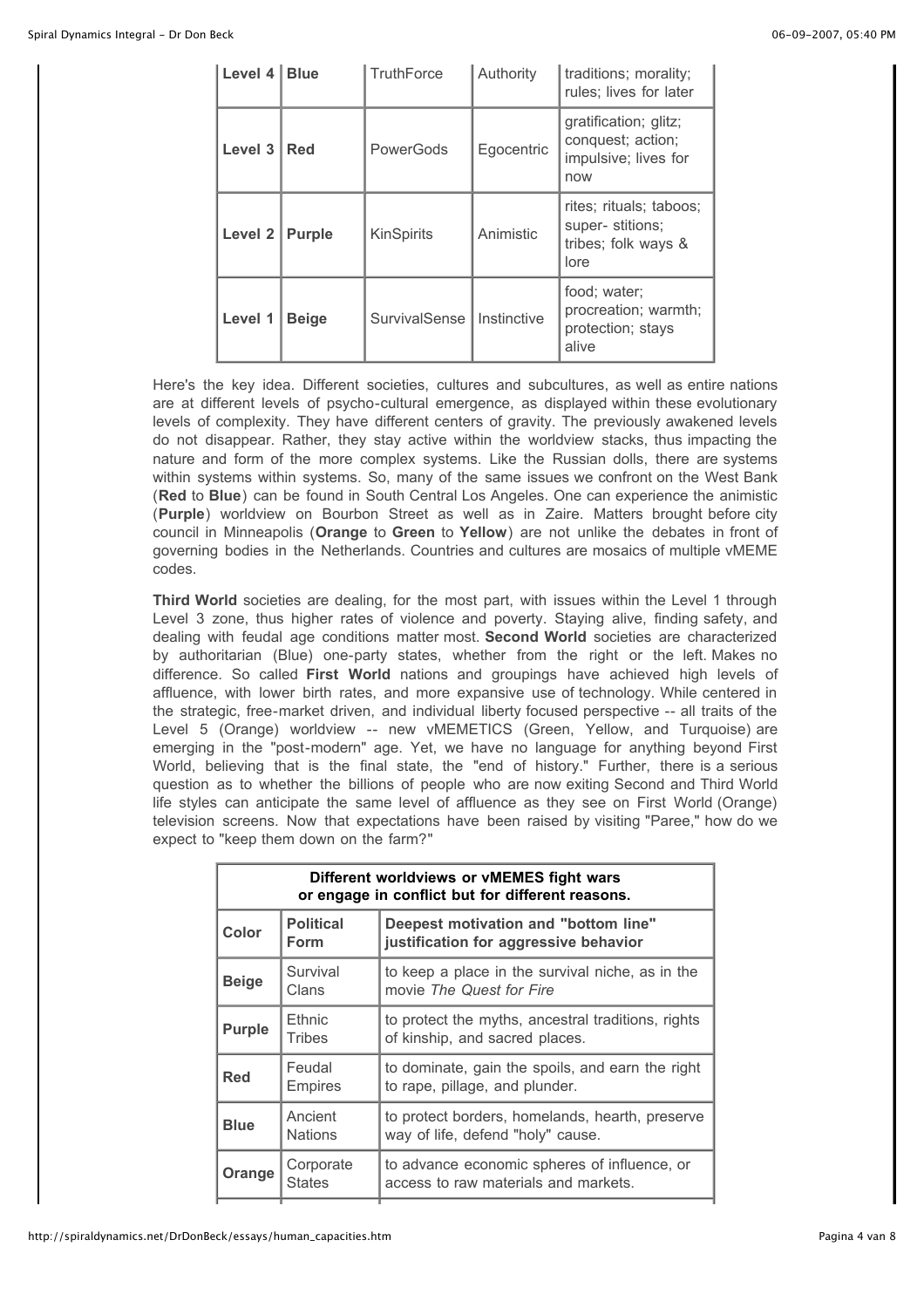|  | to punish those who commit "crimes against"                                                                                                                                                                                                                                                                         |
|--|---------------------------------------------------------------------------------------------------------------------------------------------------------------------------------------------------------------------------------------------------------------------------------------------------------------------|
|  | $\frac{1}{2}$ $\frac{1}{2}$ $\frac{1}{2}$ $\frac{1}{2}$ $\frac{1}{2}$ $\frac{1}{2}$ $\frac{1}{2}$ $\frac{1}{2}$ $\frac{1}{2}$ $\frac{1}{2}$ $\frac{1}{2}$ $\frac{1}{2}$ $\frac{1}{2}$ $\frac{1}{2}$ $\frac{1}{2}$ $\frac{1}{2}$ $\frac{1}{2}$ $\frac{1}{2}$ $\frac{1}{2}$ $\frac{1}{2}$ $\frac{1}{2}$ $\frac{1}{2}$ |

Many people who knew both Edward Deming and Clare W. Graves have remarked that the two men had a great deal in common, both in terms of their respective worldviews and their approaches to social change and transformation. Deming spoke of "Profound Knowledge" while Graves' described what he called "The emergent, cyclical, double helix model of adult bio-psycho-social development." The two men were of similar age, stature, temperament, and style. Graves had the greatest respect for Deming's work and it is unfortunate that they never met. They were both "giants" in their own respective domains.

# **HISTORICAL APPROACHES TO PRODUCTIVITY**

If one were to engage some of the sophisticated data-mining technology with a colony of Web Crawlers to detect every use of the term "productivity" over the last fifty years, there would be a clear pattern to the clusters they would reveal. Productivity itself has gone through its very own evolutionary process as it passes through the micro, meso, and macro stages. One can also see how the various initiatives have moved along the vMemetic trajectory as we have sought, in each of the Value Systems, to construct what we thought at the time would be the major advance in job performance, efficiency and effectiveness, and the overall quality of our respective work styles.

# **BLUE-ZONE PRODUCTIVITY:** *DOING THINGS THE RIGHT WAY*

Some of the initial attempts at productivity improvement focused specifically on logical thinking, statistical measurement, connecting-the-dots, and enhancing systems as they existed at the time. These efforts stayed within job functions, organizational groupings, and served to plan the work and work the plans within the established set of givens, authority, and responsibility. BLUE ZONE PRODUCTIVITY initiatives spawned such innovations as the early version of Quality Circles, Total Product Quality (TPG) projects, and other efforts. This emphasis also resulted in the creative contributions of Larry Miles at General Electric and what became known as Value Engineering. VE practitioners were asked to scan and monitor large capital contracts that had already been finalized to search for ways to cut costs, avoid duplication, and elaborate on designs which had already been set in concrete. It is ironic that the very first psychologist who Larry Miles sought out for advice was Professor Clare W. Graves, who was on the Union College faculty just a few miles from GE's headquarters

#### **ORANGE ZONE PRODUCTIVITY:** *STRATEGY AND BOTTOM-LINES*

As BLUE ZONE PRODUCTIVITY efforts matured, it occurred to many in the field that something was indeed missing. All of the intelligent and highly motivated efforts to make substantial improvements in the quality and flow of work were blocked by the nature of the organization itself. The Quality Circles groups lacked the mandate to cross over functional, departmental, and even geographic lines. Those people who participated were often rewarded by a pat on the back but little more. The improvements they designed and implemented benefited the pay-checks of top level executives but not their own. They were asked, even commanded, to "work harder and smarter," but soon discovered they would not benefit from the fruits of their labors.

ORANGE ZONE PRODUCTIVITY shifted in the direction of strategy with the massive reengineering exercises, the entry of microchip technology that made possible instant communication across all of the barriers, and the onset of interest in aligning the entire enterprise to the "bottom-lines." Governmental entities shifted from seniority-based compensation to a preoccupation with merit awards and putting professions into competitive postures. The idea, of course, was that these innovations would enhance the capacity to squeeze costs, fine-tune efforts, and see to it that every expenditure of funds, every effort on the part of everybody, would all translated in one way or another to "the bottom-line." VE moved to what was called Value Management as scapulae were put to costs at the front end of contracts rather than be locked into the big decisions that impacted, often in a negative way, the little decisions. Unless the large flywheels were aligned to "strategy," the smaller flywheels would continue to spin whether they produced positive results or not.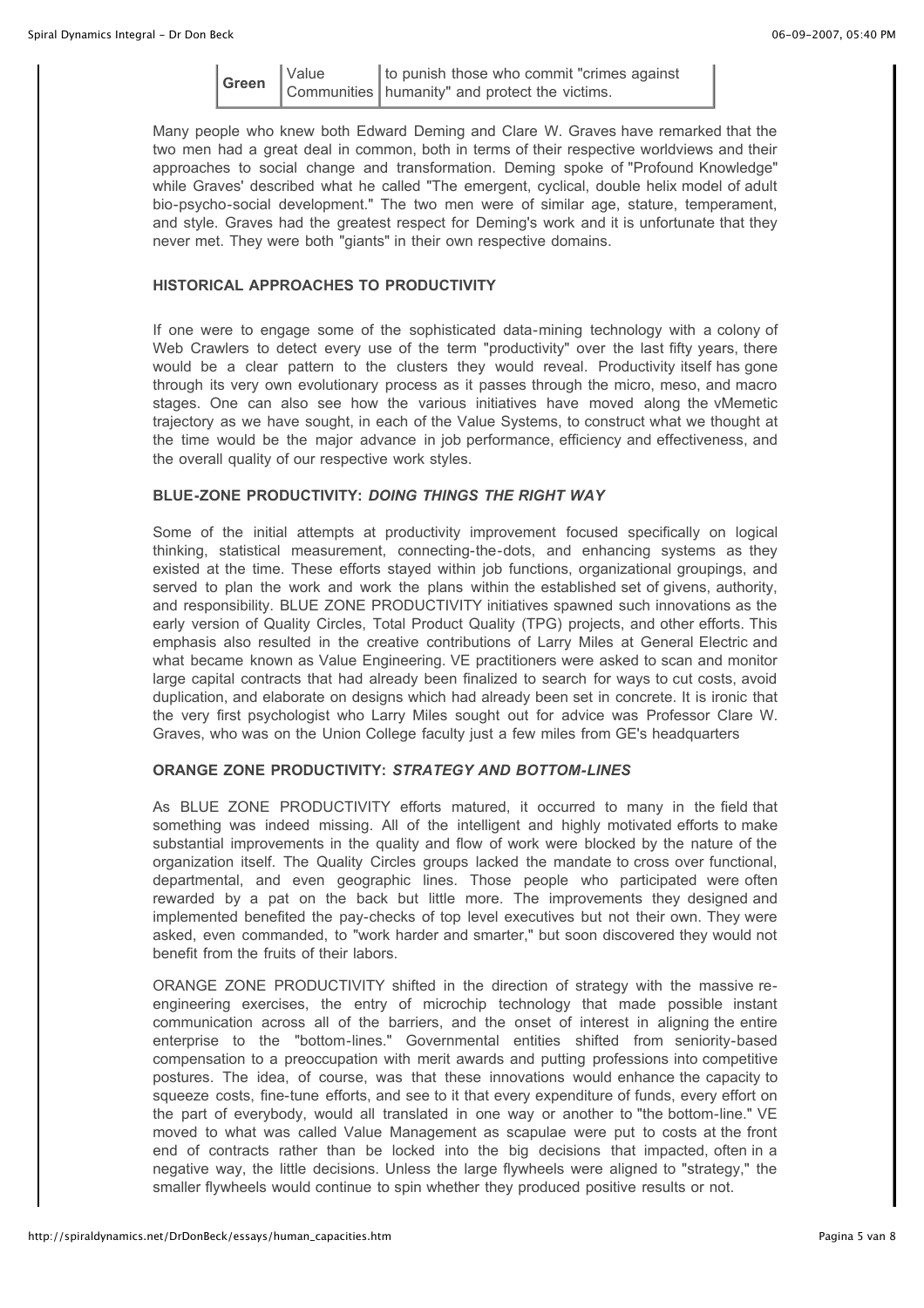#### **GREEN ZONE PRODUCTIVITY:** *SENSITIVITY TO PEOPLE*

Michael Hammer and his colleagues who were well known for the entire re-engineering movement, had to make the major confession after "down-sizing," brutalizing, and ripping apart many traditional systems, that they had totally ignored the importance of people in their activities. Big surprise. Those with the Orange vMeme virus in their minds see nothing beyond profit, perks, and privilege. It became apparent to many that people, indeed, were critical to any long-term and effective effort that could sustain itself over time. A great amount of historical knowledge was lost in companies because of both the imposition of meritocracies and the assumption that systems – business, technological, and strategic – would, by themselves, produce the results that everybody designed. They did not. They could not.

At this stage a large segment of productivity thinking became focused on people – their competencies, feelings, experiences, Humanistic work site needs, and even personal preferences with regard to such "fringe benefits" as athletic facilities, nurseries for children, partner privileges, and similar sensitivities. Without question the enterprise became a happier and healthier place as diversity programs stressed the value in human differences, and community-based projects afforded an opportunity for everybody to participate in social responsibility schemes.

We also witnessed, in the GREEN ZONE, the emergence of self-managed work teams, fully capable of functioning virtually on their own. Trust-building exercises were introduced. Offsite meetings by the groups were encouraged. Expansive career development tracks were funded. Barriers in the organizational structure were lowered as rank system were discouraged, both in external displays and in personal relationships. Everybody was on a first name basis.

# **PRODUCTIVITY IN THE INTEGRAL AGE**

The celebrated and romantic Age of Aquarius ended forever with the crash of the World Trade Center towers in New York City on September 11, 2001. The Age of Fragmentation was at its high water mark, its zenith following the end of the Cold War. Many of these identical issues are, likewise, appearing in corporate suites, on shop floors, in trading centers, and in business schools – from Harvard, Stanford, and the London Business School to smaller educational/training programs literally around the world. Witness, now, the rise of The Integral Age. The intent here will be to discuss the ramifications of this new epoch to the general area of productivity, with a focus on redesign rather than fine-tuning, on transformation rather than reformation or renewal, and on open, flow-state dynamical systems rather than closed-in, boxed-in, and rigid, final-state models and methodologies. Here are several of the basic assumptions and processes that implement the Integral perspective.

## **THE DESIGN OF NATURAL SYSTEMS**

Actually, the Integral Age is based on the 7th and 8th Level Value Systems, the YELLOW and TURQUOISE ZONES in terms of the Spiral Dynamics' conceptual system. The approaches to productivity in these zones tend to favor the macro or whole-systems scale perspectives. If these are "set right" at the very beginning, many of the micro and meso issues and concerns will naturally follow suit. This will of necessity unblock the constraints that have prevented the productivity measures in the BLUE, ORANGE, and GREEN domains from actually producing the results they desired. I worked for a number of years with Middelburg Steel & Alloys company in the Eastern Transvaal in South Africa. This heavy-industry organization was light years ahead of others in that productivity efforts, and even safety-measures, were built into the design of the total system rather than imposed as separate items over the entire structure, operating codes, and output requirements. Everything connected to everything else. All the decision-makers were involved in all of the developmental programs. The requirements for productivity improvement, safety regulation, and even diversity development were featured on the evaluation forms for everybody. The company was saturated with innovative versions of Value Engineering/Value Management, and it extended from the executive suite to the shop floor, and across all functions. This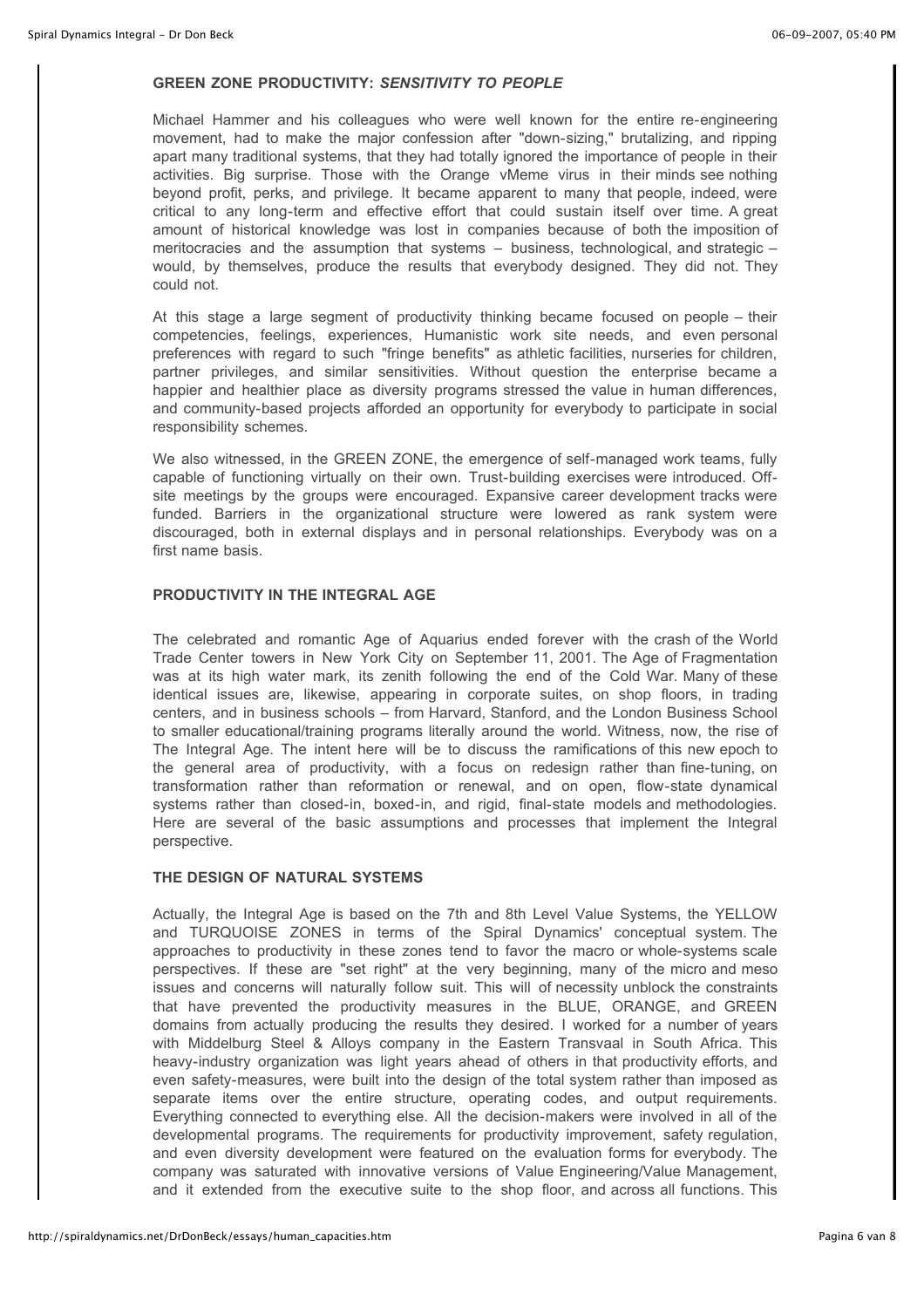company and its executives and staff played a major and defining role in the entire South African transformation out of apartheid, as these principles were applied in the Middelburg community and even into the National Peace Accord.

Natural Systems Designs have a number of distinguishing characteristics:

- They identify the underlying vMEME codes operating in the overall culture, the critical priority sets in key decision-structures and which are essential in different work flows, as well as the overarching set-points, flywheels, or deep cultural assumptions that macromanage the whole. This is all mapped out as underground currents on which the enterprise must be constructed.
- They skillfully align the core elements focus, function, form, fit, flow, fulfillment and future – in the design of the features that, when properly set in motion, generate high levels of productivity while, in addition, meeting the four essential "bottom-lines" that every enterprise should now pursue – purpose, profit, people and planet.
- They design the appropriate levels in, as reflected in the three Spirals: Degrees of Complexity in the Technology Spiral; Levels of Sophistication in the Business/Systems Spiral; and Levels of Emergence in the Individual and Cultural Spiral. Unless there is synchronization in the three Spirals, tension and stress will result. If the technology is too complicated for the business systems to handle, or the business (motivation, communication, compensation, information, etc) is either too complex or too simplistic for the work force, there is serious trouble ahead. There must be balance across all three Spirals, so that the "well-oiled machine" or the "finely-tuned" Flow-State can function with minimal energy lost and maximum productivity.
- They focus more on the codes, maps, equations, and scenarios than on prescriptions, patterns, and policies. For example, the following equation is repeated over and over again:

How should WHO lead/manage/motivate/inspire WHOM to do WHAT, with WHICH people living WHERE?

#### **4Q/8L – HITTING ON ALL CYLINDERS – HOLISM IN PRACTICE**

Ken Wilber has created a powerful, imaginative, and practical template to overlay on any situation to

- 1. identify the specific needs and capacities of individuals and groups, and
- 2. calibrate the precise developmental or growth-related packages that fit each unique situation.

The "All Levels" piece of his framework can be explained in terms of the eight vMEME or worldview layers and levels of complexity. The "All Quadrants" component consists of:

- **IT** Individual Brain & Organism.
- **I** Individual Self & Consciousness
- **ITS** Collective Social System and Environment
- **WE** Collective Culture and WorldView.

Efforts which select a single Q, or operate on a mismatched L, could make things worse. Large scale efforts, such as cultural upliftment, must be All Q and All L. The same holds for developmental schemes in organizations. Too often we rely on a single Quadrant, such as the Upper Left, in enhancing people's personal insights, skills and states of mind – but then send them back to their same former Lower Left webs of culture that are hostile to these new perspectives and behaviors. Or, we place people in jobs and functions but fail to align the compensation or management systems (Lower Right) that support the behaviors we expect. No doubt you can offer many examples of this problem.

The design and implementation of successful All Quadrants/All Levels initiatives requires a new generation of decision-making formulas and processes. While each of the vMEMES has evolved its own form of problem resolution, the Yellow-Integral and Turquoise-Holistic worldviews contain the intelligences to macromanage the whole human Spiral.

**PRODUCTIVITY IN THE FLOW-STATE (LIFE CYCLES)**